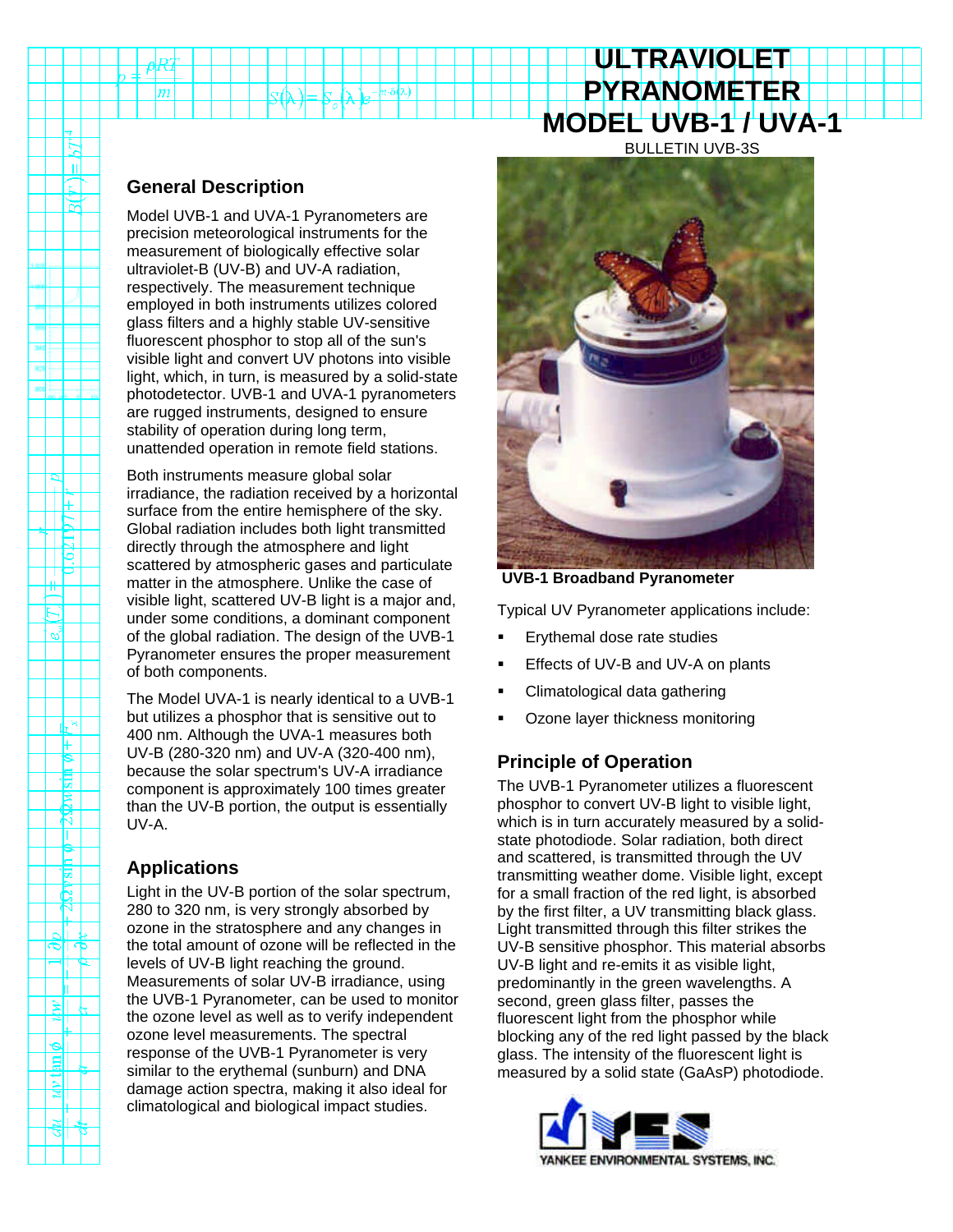

#### **UV Pyranometer Schematic View**

A thermally stable transimpedance amplifier converts the diode's output current to a voltage. It drives a line amplifier that provides a low impedance 0 to +4 Vdc output signal. The glass filters, phosphor and photodiode are held at +45°C by means of an internal proportionally controlled oven to ensure that the output signal is not sensitive to changes in ambient temperature. An internal YSI type #44011 thermistor (100KΩ at +25 $^{\circ}$ C) permits independent monitoring of the sensor's temperature.

#### **Specifications**

| Spectral Response<br>$(UVB-1):$         | 280 to 320 nm                           |
|-----------------------------------------|-----------------------------------------|
| <b>Spectral Response</b><br>$(UVA-1)$ : | 280 to 400 nm                           |
| Cosine Response:                        | Better than $\pm 5\%$ for 0°-60°<br>SZA |
| Sensitivity (UVB-1):                    | 2.0 (watt • m $^{-2}$ )/V, typical      |
| Sensitivity (UVA-1):                    | 28 (watt • $m^{-2}$ )/V, typical        |
| Sensor Active Area:                     | Approx 1 in. (2.54 cm) dia.             |
| Weight                                  | 3 lbs                                   |
| <b>Power Requirement:</b>               | -12 Vdc, @5 mA;                         |
|                                         | +12 Vdc (load varies with               |
|                                         | ambient temperature:                    |
|                                         | 120mA @+20°C to 500                     |
|                                         | mA $@-40$ °C and during 2               |
|                                         | minute initial warm-up).                |
|                                         | Input range is -11 to -14               |
|                                         | Vdc and +11 to +14 Vdc                  |
| Analog Output:                          | 0 to +4 Vdc (irradiance)                |
| <b>Temperature Monitor</b><br>Output:   | Resistance $\approx$ 100K $\Omega$      |
| Response Time:                          | Approx. 100 ms                          |
| Temperature Range:                      | Regulated for $\pm 40^{\circ}$ C        |

# **Also Available**

The Model SPUV-6/10 UV Sun Photometer is a discrete line filter-spectrometer for making direct-normal UV and visible measurements of the solar spectrum. Shown below on an Eppley tracker, it measures either six or ten narrow band irradiance channels. Designed to exceed WMO sun-photometer requirements, it is used to measure parameters such as turbidity and column ozone, water vapor, and  $NO<sub>2</sub>$  amounts.



**Model SPUV-6/10 UV Sun Photometer**

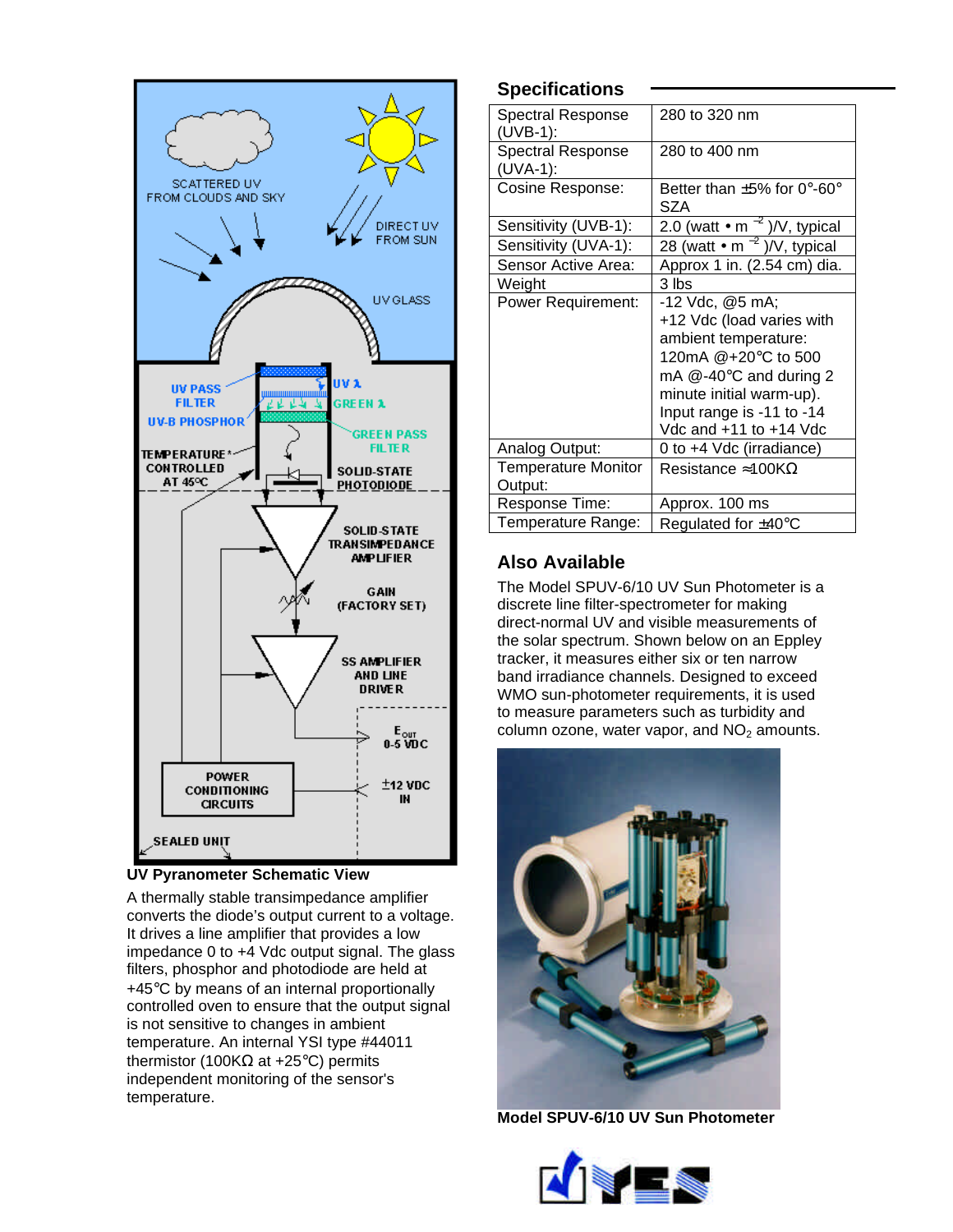

**Model UVB-1 and UVA-1 relative responses**

#### **Spectral Response**

The spectral response is determined primarily by the absorption spectrum of the inorganic phosphor, which depends on the thickness and uniformity of the phosphor layer. YES has a highly refined and reproducible method of depositing and binding the phosphor, resulting in exceptionally uniform and consistent layers. Typical measured spectral responses of UVB-1 and UVA-1 Ultraviolet pyranometers are shown above. Each unit is supplied with its specific relative spectral response and absolute calibration. The Model UVB-1 has a relative spectral response similar to the erythemal action

spectrum and is well suited to measuring erythemally effective solar irradiance. The convolution of a typical 30° SZA spectrum vs. the erythemal action spectrum of the UVB-1 instrument are shown here. The overlap between the erythemally effective solar irradiance and the effective spectrum measured by the UVB-1 does not vary appreciably with zenith angle up to about 60° and, therefore, the output signal of the UVB-1 can be used to accurately determine the erythemally effective radiant exposure (dose).



**Product of UVB-1 spectral response with typical outdoor solar spectrum**







**Solid Model Cross Section showing internals**